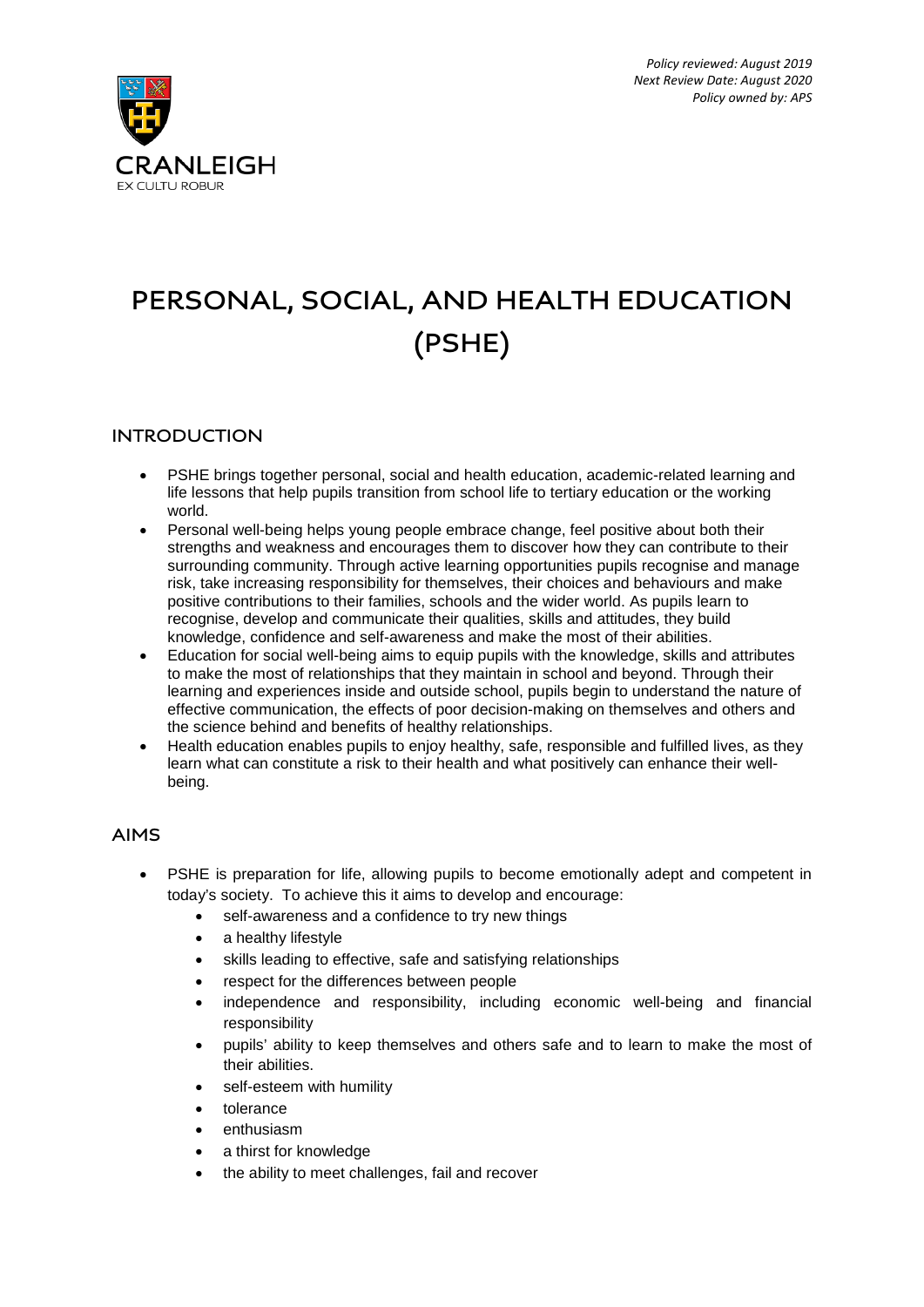• empathy

#### **STRUCTURE**

Cranleigh's PSHE Programme is organised around six strands to provide cohesion and structure to the programme;

- Personal Development
- Physical health
- Mental & Emotional Health
- Relational Health
- **Future Health**
- Citizenship

## **DELIVERY**

- The physiological aspects of Health Education, including sex education and the effects of alcohol, nicotine and other drugs, are delivered by the PSHE programme and the Biology Department.
- Some moral/ethical aspects are delivered as part of the Religious Studies GCSE course syllabus which is followed by members of the Fourth Form and Lower Fifth.
- PSHE extends beyond the formal curriculum. Whilst some elements are explicitly "taught", others are "caught", being provided by the pastoral system within the School, and general interaction between staff and pupils both within and outside the classroom. Examples of this include information personal tutors might gain from discussions with their tutees, or observations made by members of staff of certain behaviour around campus.
- The taught element of the PSHE programme takes place in a weekly Tutorial period. A number of PSHE topics are identified for each year group each term and form the basis of discussion in that Tutorial period. The Joint Heads of PSHE use both the guidance from the National Curriculum, and issues identified as relevant to that year group in the school (for example, through discussion with welfare issues observed by Housemasters).
- Each Lower School pupil has a personal tutor who delivers PSHE throughout the academic year; through this system it is hoped that a sufficiently good relationship will be built up to allow for constructive discussions and targeted questioning by the tutors. On certain occasions when deemed appropriate, tutor groups might be combined to allow cross-gender discussions to take place in line with the school's co-educational policy.
- Detailed resources are provided for Tutors on the Cranleigh School PSHE website in the form of pre-prepared lesson packages, videos, articles and notes for guiding discussions. The Joint Heads of PSHE are responsible for ensuring that the website and other resources are kept up to date.
- The PSHE programme is supported by a series of presentations given by outside lecturers, for topics where the Joint Heads of PSHE judge that a professional speaker will most appropriately introduce ideas on a topic. Such lectures are then followed up through the Tutorial system.
- The PSHE programme is further embedded within the school through both the House system, and through communication with parents. Housemasters regularly use morning 'Callover' to discuss the issues that students have been covering in Tutorial periods, to reinforce these messages. Parents from each Lower School year group are invited to a lecture (by either an internal or external speaker) on a particular topic on an annual basis, so that they may feel more able to discuss PSHE themes in the home, and offering them an opportunity to discuss issues with Pastoral staff. Information about these lectures is posted on the parent portal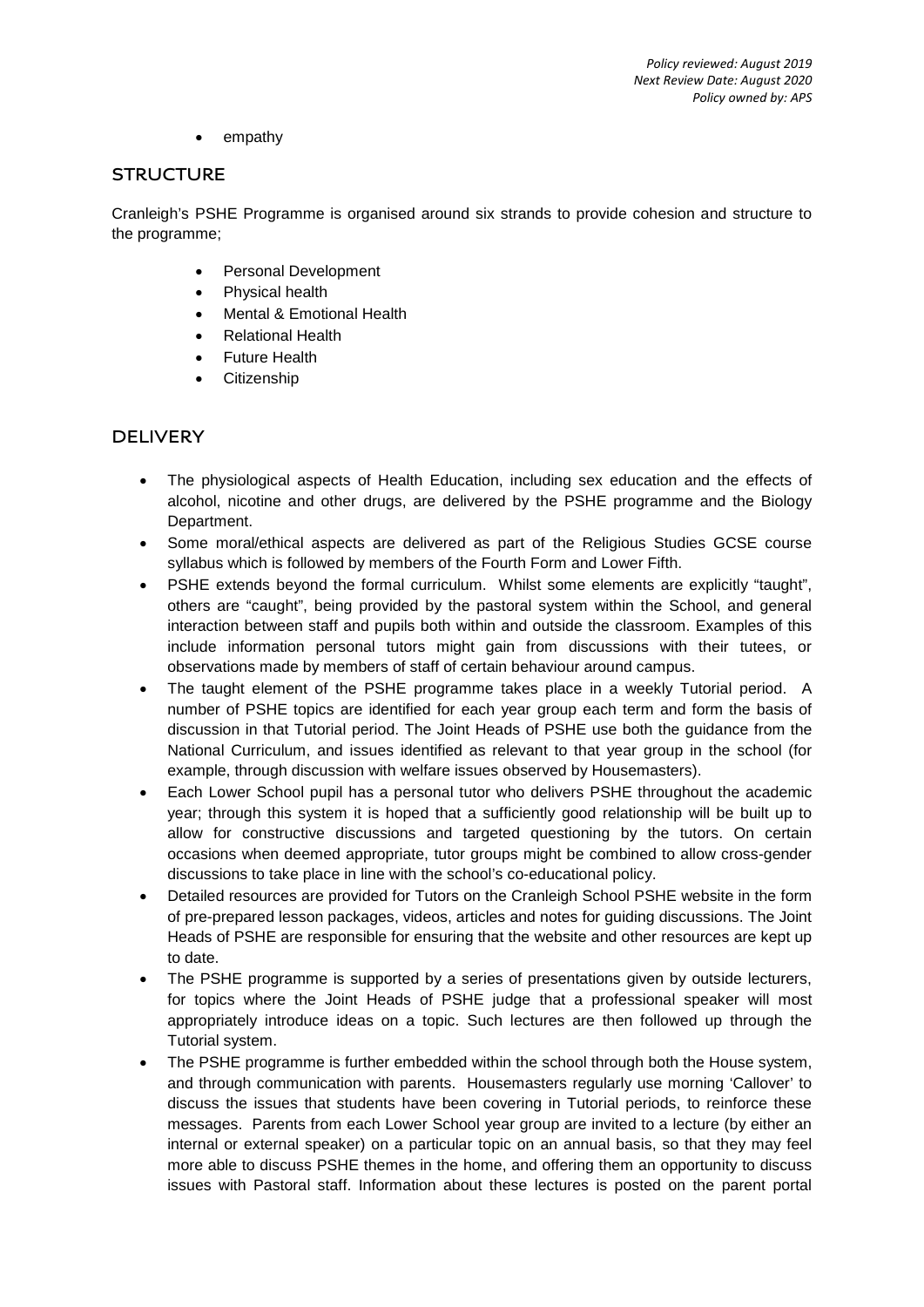afterwards so that parents unable to attend the lectures can access the information and so that all parents can use the information as a bridge into a further conversation with their child.

- The Lower Sixth programme links with the Ivy House Award Scheme, which aims to develop self-leadership, and is delivered via tutors.
- The Upper Sixth programme centres around planning for the future, and preparing for the world beyond school.

## **ASSESSMENT**

- Assessment is carried out through a number of methods. Tutors use questioning on an ongoing basis for formative assessment to guide subsequent sessions. Pupil selfassessment is used for certain topics in the form of questionnaires, the results of which inform later sessions.
- Informal assessment of the impact of the programme is made through discussion of issues in the Housemasters & mistresses Committee (HMC). Where an issue arises in a House that might be aided by targeted PSHE, minutes are taken and the Joint Heads of PSHE are consulted on how best to implement education that might address the pastoral issue.

### **STAFF RESOURCES**

### • **The role of the Head of PSHE**

The Joint Heads of PSHE are responsible for planning the PSHE programme; co-ordinating the delivery of material through the tutorial system; arranging external speakers as appropriate; managing the PSHE section on Firefly; and assessing, evaluating and editing the PSHE programme on an ongoing basis.

• **The role of the Senior Management Team**  The Joint Heads of PSHE reports to the Deputy Head (Pastoral) who is part of the Senior Management Team (SMT) and HMC.

• **Staff development**

All new members of staff are given training upon induction. Weekly messages are sent to all tutors offering advice on how best to deliver the programme for that week's tutorial. This will highlight any key guidance or resources that will help to improve the tutor's understanding and delivery of the issues being discussed.

## **LINKS TO OTHER WHOLE SCHOOL POLICIES**

- This policy should be read in conjunction with:
	- Alcohol
	- Anti-bullying
	- Careers and higher education
	- Child protection
	- Code of Conduct staff
	- **Confidentiality**
	- Anti-cyberbullying
	- Pastoral care
	- Sex education